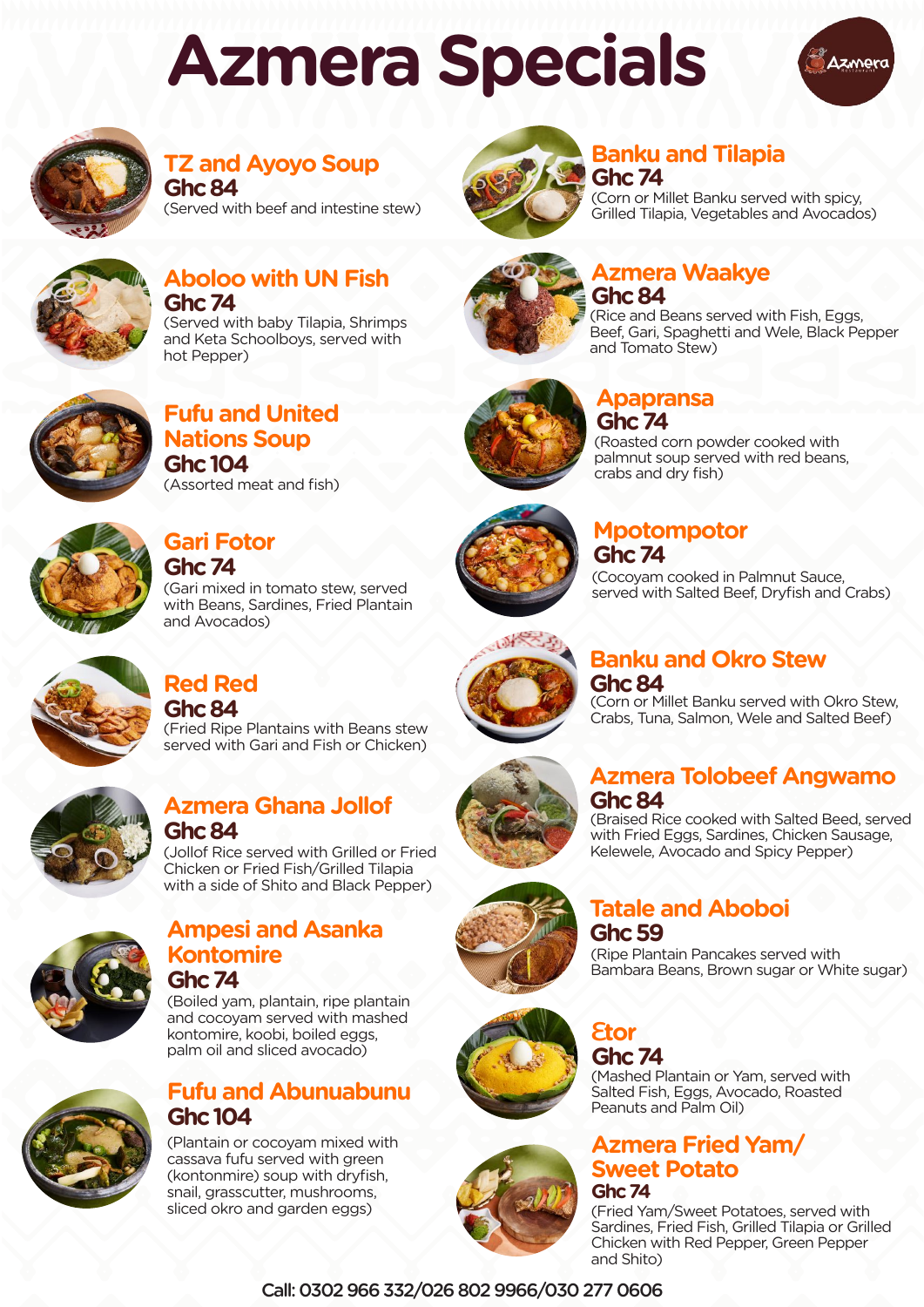**Ayoyo Soup Ghc 84** (Served with beef and intestines)

**Village Christmas Soup Ghc 94**

Soups are served with a side of choice Stews are served with a side of choice

(Chicken feet, Chicken neck, Chicken back, Chicken wings)

**Ademe Soup Ghc 84** (Dryfish, Crab, Beef)

**Groundnut Soup Ghc 94** (United Nations or Chicken, Cowfoot, Cow leg, Dry fish, Beef)

**Palm Nut Soup Ghc 94** (United Nations or Cowfoot, Cow leg, Dryfish, Beef)

**Chicken Light Soup Ghc 94**

**United Nations Soup Ghc 104** (Assorted meat and fish)

**Okro Soup Ghc 84** (Salted Beef, Salmon, Tuna, Crab, Wele)

**Fresh Tilapia Light Soup Ghc 84**

**Goat Light Soup Ghc 94**

**Dry Fish Light Soup Ghc 94**

**Grasscutter Light Soup Ghc 104**

#### **Azmera Light Soup Ghc 104**

(Dryfish, Crab, Salted Beef, Mushroom, Dry Snails, Sliced Okro, Sliced Garden Eggs) **Abobi Tadzi Ghc 74** (Dry Anchovies (Keta School Boys))

### **Asanka Garden Eggs**

**Ghc 74** (Eggs, Avocado, Sardines or Koobi)

### **Asanka Hot Pepper**

**Ghc 74** (Eggs, Sardines or Koobi or Corned Beef or United Nations Fish with avocado)

### **Asanka Kontomire**

**Ghc 74** (Koobi, Eggs, Avocado)

### **Beans Stew/White Beans**

**Ghc 84** (Chicken, Beef or Fish)

**Garden Eggs Stew Ghc 84** (Chicken, Beef or Fish)

### **Okro Stew**

**Ghc 84** (Salted Beef, Crab, Tuna, Salmon, Wele)

**Koobi and Egg Stew Ghc 84**

**Steamed Vegetable Sauce Ghc 74**

**Palava Sauce Ghc 84**

(Chicken, Beef or Fish) **Kejenou**

**Ghc 84** (Goat, Chicken, Lamb or Fish)

**Cabbage Stew Ghc 84** (Goat, Chicken, Beef or Fish)

**Green Soup (Abunuabunu) Ghc 104** (Grass Cutter, Dryfish, mushroom, snails, crab)

### **Melon Seed Soup/Wrεwrε Soups**

**Ghc 94** (Grasscutter or Dryfish or Chicken)





**Tilapia Ghc 74 Chicken Ghc 74 Guinea Fowl Ghc 74 Grilled Pork Ghc 74 Goat Khebab Ghc 74**

**Beef Ghc 20 Goat Ghc 20 Gizzard Ghc 20 Chicken GHC 20 Pork Ghc 20** 

2 Khebab sticks for each khebab order 6 Khebab sticks for each khebab order

**Chicken Khebab Ghc 74 Gizzard Khebab Ghc 74 Beef Khebab Ghc 74 Pork Khebab Ghc 74**

**Tomato Gravy Ghc 84**

(Goat, Chicken, Fish)

# **Soups Stews**

### **Kebab**

Call: 0302 966 332/026 802 9966/030 277 0606